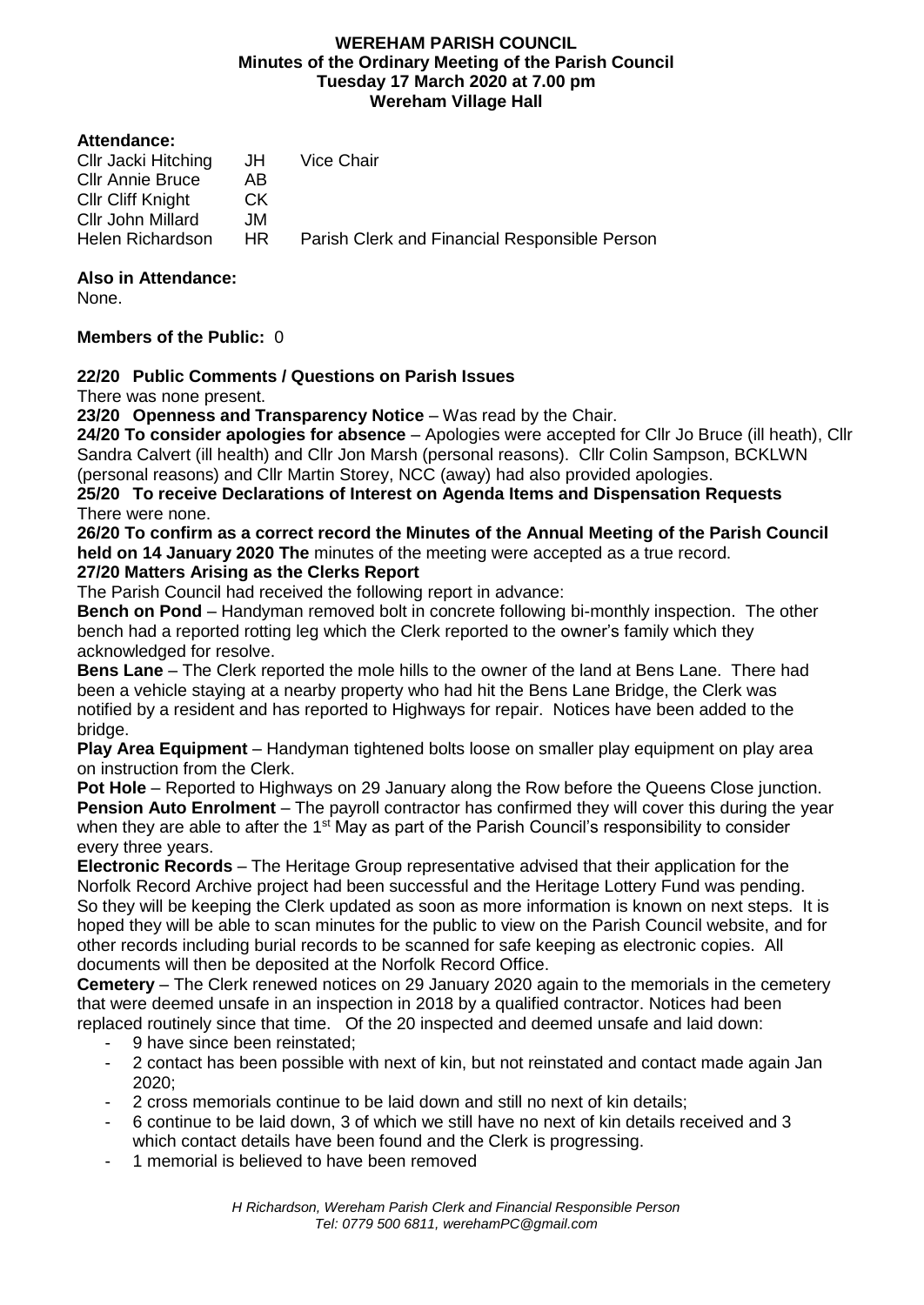Stone masons are able to provide payment plans and this is being offered to residents to explore with them where contact is made.

**Trees on A134** – Highways attended to trees on the A134 opposite Crown Gardens turning on instruction from the Clerk.

**Village Hall Committee –** The Clerk notified the Chair of the Village Hall that Cllr Annie Bruce had agreed to be a representative for the Parish Council as a representative group on their trust deed. The Village Hall took forward the membership details they needed to complete for her to join.

**Website Compliant Accessibility Regulations** with Government's Website Content Accessibility Guidelines (WCAG 2.1) as confirmed by the website hosting company. Due to come into force autumn 2020.

**Data Protection ICO Fee** – Confirmed receipt in January for annual renewal.

**Footpath 3 –** Cavenham Road to Mill Lane Boughton – NCC inspected end of January and advised that *No action has been taken at this time but we will continue to monitor the problem. We have assessed that the defect does not currently meet our intervention criteria. We will continue to monitor as part of normal scheduled inspections. Any additional comments the countryside access officer has made relating to this defect will be displayed here: Path inspected and in acceptable condition. Mainly short grass headland. One area across field which has been harvested and while muddy is not overgrown.*

**Large 40mph Sign A134** – reported mid- February by Clerk for Repair it appears to continue to be outstanding.

**Tree Branches on Path A134 Opposite Village Hall** – Clerk reported to NCC for resolve mid-February.

NCC Rangers emailed on 12 February to confirm the following works completed on their last visit:

- Rangers have completed sign cleaning in the following areas:
- From A134 roundabout to West Dereham Road, Collage Road 17 signs cleaned.
- A134 through village 31 signs cleaned.
- Cleaning of the blue directional signs on islands and 2 posts. 14 signs cleaned

Rangers had also cleaned the path on the opposite side of the A134 to the Village Hall from tree debris that had fallen.

**Streetlight Cleaning** – Contractor confirmed they were cleaned last summer and due again in July as part of their contract.

**Online Banking** – Online banking was now set up.

**Play Area Matting and Additional Play Area Equipment Funding** – The Clerk provided means of consultation with the public on the website; G4 news magazine; Facebook and within the village hall. The Clerk will seek costs from the contractors previously contacted for play equipment – a next swing; trim trail, flooring, extra fencing and movement of fencing and movement of the goal post and apply for funding.

## **Planning Application Received Between Meetings (But no comments returned)**

19/01965/F Demolition of an existing outbuilding and construction of new porch extension and side extension and construction of detached garage at Two Cottages St Margaret's Hill Wereham Norfolk PE33 9FN – no comments returned on 30.01.20

**Planning Application Received Between Meetings (But no consultation required)** 20/00033/TREECA WerehamT1 Pear Tree - Remove old tree that is not producing pears within a conservation area Pitt Farm House Church Road Wereham Norfolk PE33 9AP

## **Planning Decisions Received**

19/00111/TPO Wereham Field West of Fairmead Nowhere Lane Wereham Norfolk PE33 9FG - 2/TPO/00186 - (T14) - Oak: Crown raise to 2m TPO Work Approved 15 January 2020 Delegated Decision Borough Council of King's Lynn & West Norfolk – Decisions Issued 8 Application Number Parish Location & Proposal Decision, Decision Date & Decision Type

19/00114/TPO Wereham Holme Oak Stoke Road Wereham King's Lynn Norfolk PE33 9AT - 2/TPO/00538: T1 Sycamore T1 - 3m crown reduction. This tree has been identified as causing an obstruction between the transmission equipment (microwave dishes) between 2 Airwave telecoms sites. This request is to perform a crown reduction on the tree, however, it should be noted that the tree has a large cavity and the council may decide on inspection, that felling the tree would be the preferred option TPO Work Approved 15 January 2020 Delegated Decision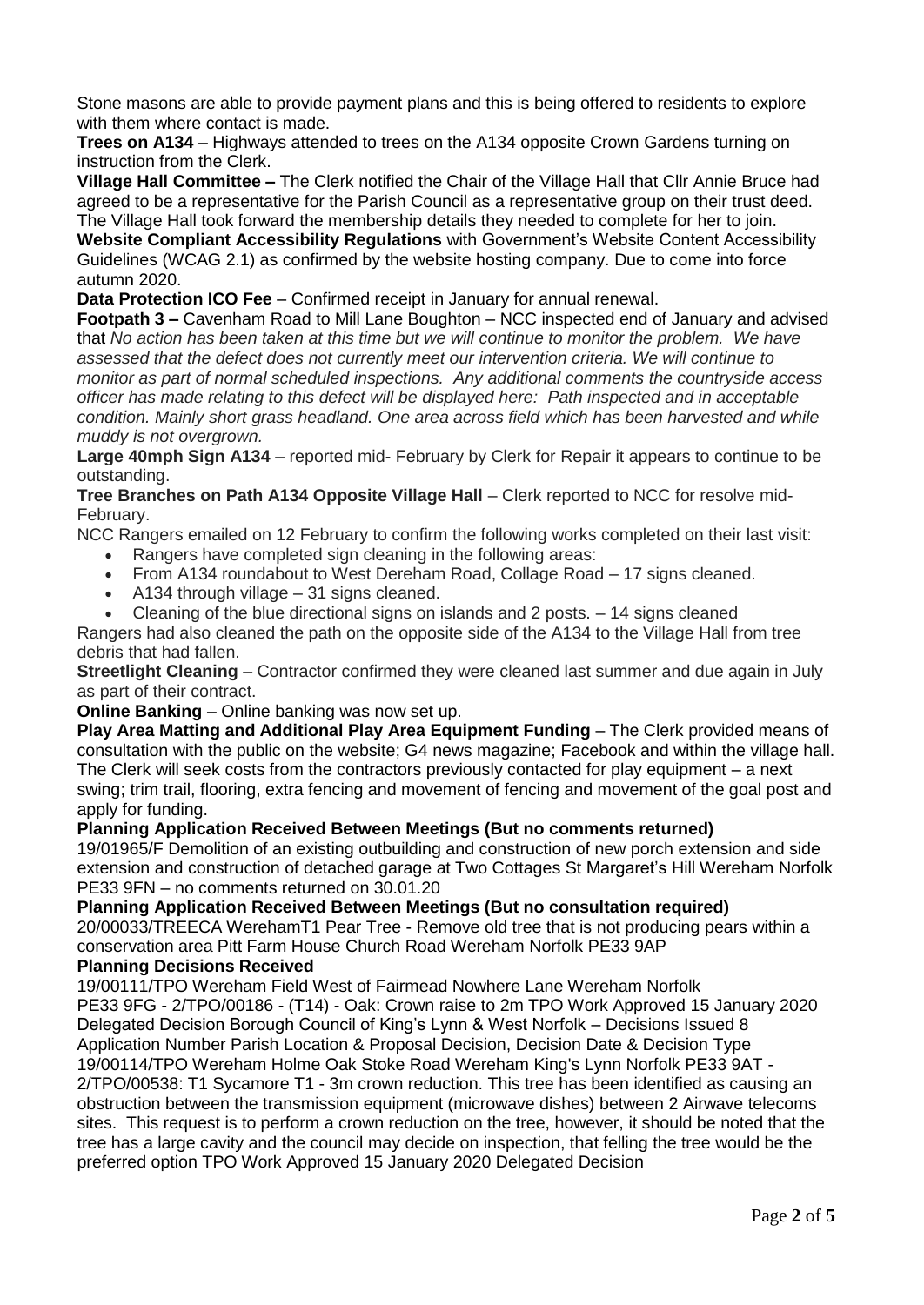19/00215/TREECA Wereham Crown House Church Road Wereham King's Lynn Norfolk PE33 9AP - Trees in a Conservation Area: Row of Leylandii- to crown raise to 3.5m to allow for improved visibility on the public highway. Tree Application - No objection 15 January 2020 Delegated Decision 19/01965/F Wereham Two Cottages St Margaret's Hill Wereham Norfolk PE33 9FN - Demolition of an existing outbuilding and construction of new porch extension and side extension and construction of detached garage Application Permitted 19 February 2020 Delegated Decision

## **28/20 To Approve the Mole Contract 2020/21**

No mole hills spotted on the last inspection and the work the contractor did seemed to be sufficient to manage them and therefore no change was required. All were in favour of approving the £238.64 from 1<sup>st</sup> April 2020 until 31 March 2021.

## **29/20 To Approve Application for Grant Funding: Village Hall Tree Management Costs**

It was agreed to defer the decision of the grant funding application to the next meeting but as it was a potential health and safety issue that the tree work identified on the Oak tree near the entrance to the field to go ahead. The Village Hall Treasurer had indicated to the Clerk on email that the charity would be happy to accept the work of the proposed contractor as the Parish Council had sort three costs, whether or not the grant application was accepted.

## **30/20 To Consider the results of the bi-monthly Risk Assessment inspection and agree any action required** *Standard item**verbal* **(Play area***;* **Playing Field***;* **Pond Area/A134***;* **St Margaret's Churchyard***;* **Cemetery) - Verbal from Cllr Jacki Hitching**

Play area and field had not needed to be inspected as the annual report had been carried out by Wickstead.

**Churchyard** – Ivy removal from wall when possible, it was agreed for a spend up to £30 via the Handyman for up to 3 hours to remove ivy from the churchyard wall and if time from some headstones. **Cemetery** – The rope on the hedge needed tightening, the Clerk agreed to ask the Handyman. The Clerk agreed to look into new hedging for the cemetery to plant on the other side for years to come should the hedge be removed in future. The Clerk had asked the contractor to cut the hedge on the roadside when they next are due to, and not the cemetery side to encourage growth internally as a way to mitigate, but she has assessed and felt that there was no visibility issue at this time but she would monitor. She added that a new hedge will take time to grow, and to remove the hedge it would leave the cemetery exposed and the garden of remembrance area which may cause public upset. Cllr Jacki Hitching advised she may be able to assist with some contact details for families of the headstones which had been laid down and the Clerk agreed to email her the names of the outstanding ones.

**30mph Sign** – It was agreed to cut the hedge back a bit more when the time comes from the sign. The Clerk agreed to look at the issue to see what could be done.

**Cemetery** – The Clerk reported that a dog walker had thrown three black bags containing dog waste from the road over the cemetery hedge into the cemetery narrowly missing the garden of remembrance. She had remove the mess which had since been cut by the grass contractors. The Parish Councillors felt that this was a terrible act of anti-social behaviour and cannot be condoned. The Clerk advised that she had an action to investigate a dog bin on Queens Close.

# **31/20 To Discuss Village Hall Management Committee Update – Cllr Annie Bruce**

Cllr Annie Bruce had attended her first Village Hall Management Committee meeting and shared that it was a good. The only issue raised for sharing with the Parish Council was in regard to wedding bookings and whether the Parish Council would consider renting the playing field to for additional parking during wedding events. It was agreed to add to the next meeting agenda to discuss further. Cllr John Millard advised that the Village Hall had taken the decision to close the hall as a precautionary measure relating to the virus outbreak.

## **32/20 20/00300/LB Listed Building Application: Retrospective renovation and refurbishment works at Unit Between Manor House and Keepers Lodge Church Road Wereham Norfolk**

It was noted that the work had been the same for the following agenda item, covering the work under usual planning and also listed buildings. The Parish Council had no comments.

#### **33/20 20/00299/F Retrospective renovation and refurbishment works at Unit Between Manor House and Keepers Lodge Church Road Wereham Norfolk**

The Parish Council had no comments.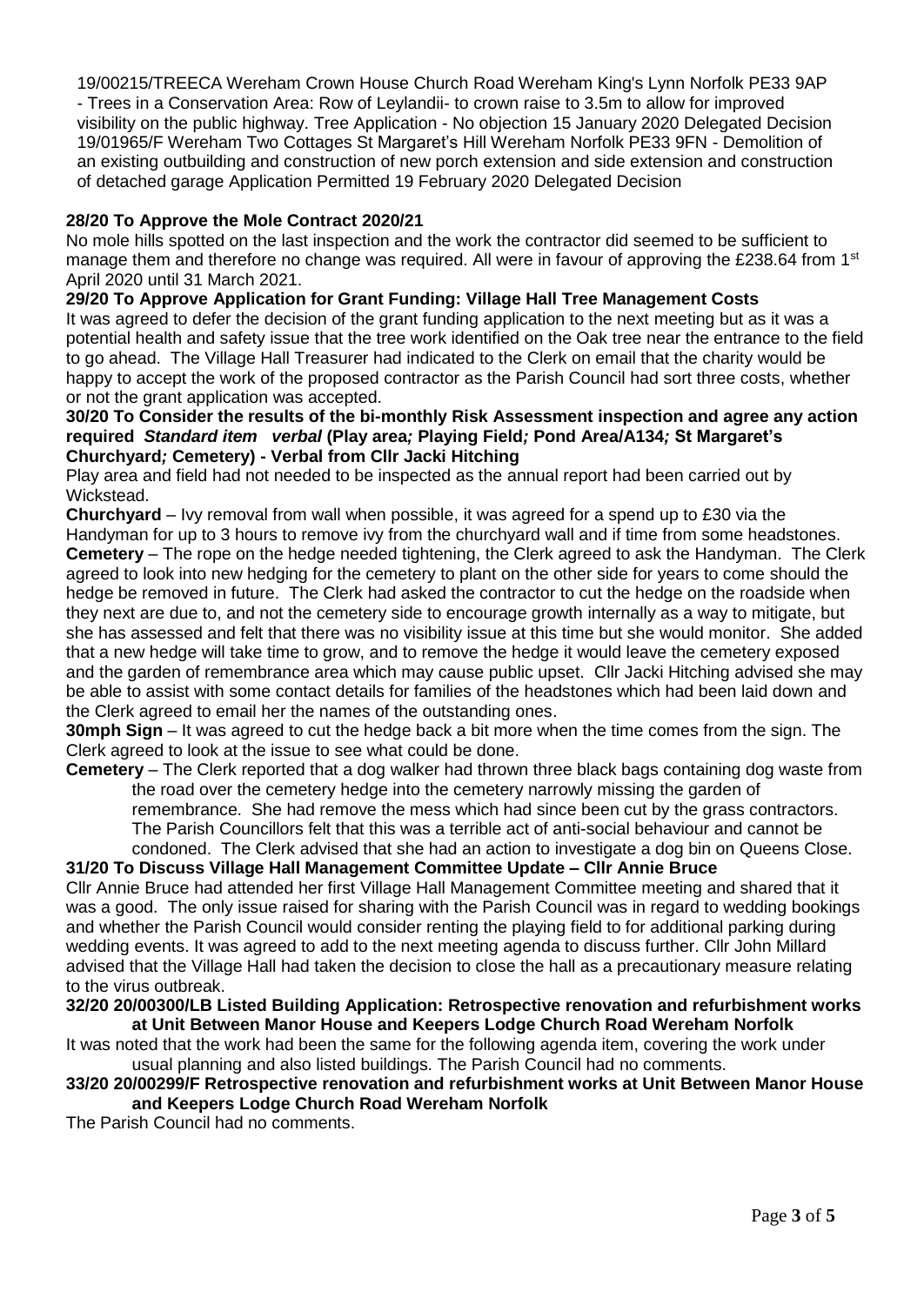#### **34/20 To Approve Exemption from the Annual Governance and Accountability Return 201920 as a Smaller Authority**

Cllr Annie Bruce proposed approval of exemption from the external audit process of the Annual Governance and Accountability Return 2019/20, seconded by Cllr John Millard, all were in favour. The Clerk advised that a certificate would be arranged for signing with the Chair when available and returned to the external auditors.

## **35/20 To Adopt an Audit Procedure**

All were in favour of adopting the Audit Procedure to be kept on file internally and not on the website. **36/20 To Adopt a Payroll Procedure**

All were in favour of adopting the Payroll Procedure to be kept on file internally and not on the website. **37/20 To Adopt the Risk Management Scheme**

All were in favour of adopting the Risk Management Scheme to be kept on file and on the website.

## **38/20 To Adopt a Parish Council Report Header**

All were in favour of adopting the Parish Council report header presented to be used when appropriate by the Clerk or Councillors as best practice.

## **39/20 To Approve a Third Authorised Signatory for Banking**

Cllr Cliff Knight proposed Cllr John Millard to be a third authorised signatory, seconded by Cllr Jacki Hitching, all were favour.

## **40/20 To Approve Clerk Training: Two Webinars with SLCC in 2020**

The Council were in favour of approving two webinars for the Clerk with SLCC for a total of £30. This was a third of the total cost split with two other Parish Councils.

#### **41/20 To Accept accounts to 1 March 2020 and Approve payments.** The Parish Council all were in favour of approving the payments and accounts were accepted as follows:

#### March **Payments for Approval**

|                                                                               | Cheque No. | NET    | <b>VAT</b> | <b>TOTAL</b> |
|-------------------------------------------------------------------------------|------------|--------|------------|--------------|
| Cancelled                                                                     | 101022     |        |            |              |
|                                                                               | SO and     |        |            |              |
| Clerk Wages - January                                                         | 101023     | 275.82 | 0.00       | 275.82       |
|                                                                               | SO and     |        |            |              |
| Clerk Wages - February                                                        | 101023     | 231.20 | 0.00       | 231.20       |
| HMRC Jan and Feb - PAYE                                                       | 101024     | 117.20 | 0.00       | 117.20       |
| Handyman - SAM2 move x2, check<br>after 70 mph winds, play area               |            |        |            |              |
| repair                                                                        | 101025     | 38.00  | 0.00       | 38.00        |
| Wereham Village Hall                                                          | 101026     | 49.00  | 0.00       | 49.00        |
| <b>Community Heartbeat - Annual</b>                                           |            |        |            |              |
| Support Cost 4 year - Defibrillator<br><b>Community Heartbeat - Emergency</b> | 101027     | 126.00 | 25.20      | 151.20       |
| <b>Cellular Phone Rental Annual</b>                                           | 101027     | 52.00  | 10.40      | 62.40        |
| <b>NALC - Clerk Course Material</b>                                           | 101028     | 8.32   | 0.00       | 8.32         |
| Hodson Office Supplies - Ink<br><b>BCKLWN - Annual Dog Waste</b>              | 101029     | 14.59  | 2.92       | 17.51        |
| Collection                                                                    | 101030     | 384.80 | 76.96      | 461.76       |
| Wickstead - Annual Inspection Fee<br>Wickstead - Baby Swing Supply and        | 101031     | 45.00  | 9.00       | 54.00        |
| Replace                                                                       | 101031     | 170.00 | 34.00      | 204.00       |